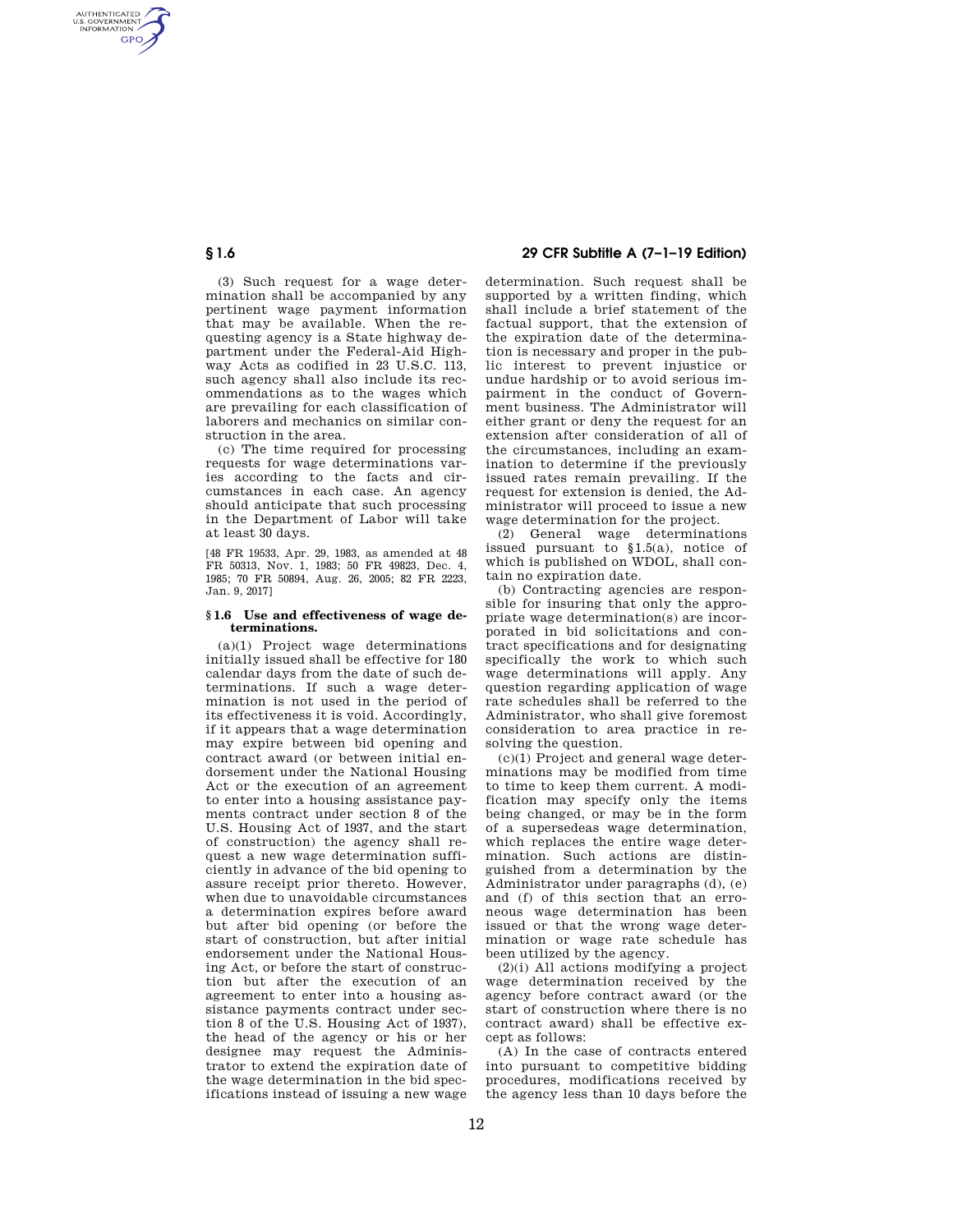## **Office of the Secretary of Labor § 1.6 § 1.6**

opening of bids shall be effective unless the agency finds that there is not a reasonable time still available before bid opening, to notify bidders of the modification and a report of the finding is inserted in the contract file. A copy of such report shall be made available to the Administrator upon request. No such report shall be required if the modification is received after bid opening.

(B) In the case of projects assisted under the National Housing Act, modifications shall be effective if received prior to the beginning of construction or the date the mortgage is initially endorsed, whichever occurs first.

(C) In the case of projects to receive housing assistance payments under section 8 of the U.S. Housing Act of 1937, modifications shall be effective if received prior to the beginning of construction or the date the agreement to enter into a housing assistance payments contract is executed, whichever occurs first.

(ii) Modifications to project wage determinations and supersedeas wage determinations shall not be effective after contract award (or after the beginning of construction where there is no contract award).

(iii) Actual written notice of a modification shall constitute receipt.

(3) All actions modifying a general wage determination shall be effective with respect to any project to which the determination applies, if notice of such actions is published before contract award (or the start of construction where there is no contract award), except as follows:

(i) In the case of contracts entered into pursuant to competitive bidding procedures, a modification, notice of which is published less than 10 days before the opening of bids, shall be effective unless the agency finds that there is not a reasonable time still available before bid opening to notify bidders of the modification and a report of the finding is inserted in the contract file. A copy of such report shall be made available to the Administrator upon request. No such report shall be required if notice of the modification is published after bid opening.

(ii) In the case of projects assisted under the National Housing Act, a modification shall be effective if notice of such modification is published prior to the beginning of construction or the date the mortgage is initially endorsed, whichever occurs first.

(iii) In the case of projects to receive housing assistance payments under section 8 of the U.S. Housing Act of 1937, a modification shall be effective if notice of such modification is published prior to the beginning of construction or the date the agreement to enter into a housing assistance payments contract is signed, whichever occurs first.

 $(iv)$  If under paragraph  $(c)(3)(i)$  of this section the contract has not been awarded within 90 days after bid opening, or if under paragraph  $(c)(3)(ii)$  or (iii) of this section construction has not begun within 90 days after initial endorsement or the signing of the agreement to enter into a housing assistance payments contract, any modification, notice of which is published on WDOL prior to award of the contract or the beginning of construction, as appropriate, shall be effective with respect to that contract unless the head of the agency or his or her designee requests and obtains an extension of the 90-day period from the Administrator. Such request shall be supported by a written finding, which shall include a brief statement of the factual support, that the extension is necessary and proper in the public interest to prevent injustice or undue hardship or to avoid serious impairment in the conduct of Government business. The Administrator will either grant or deny the request for an extension after consideration of all the circumstances.

(v) A modification to a general wage determination is ''published'' within the meaning of this section on the date notice of a modification or a supersedeas wage determination is published on WDOL or on the date the agency receives actual written notice of the modification from the Department of Labor, whichever occurs first. Archived versions of Davis-Bacon and Related Acts wage determinations that are no longer current may be accessed in the ''Archived DB WD'' database of WDOL for information purposes only. Contracting officers should not use an